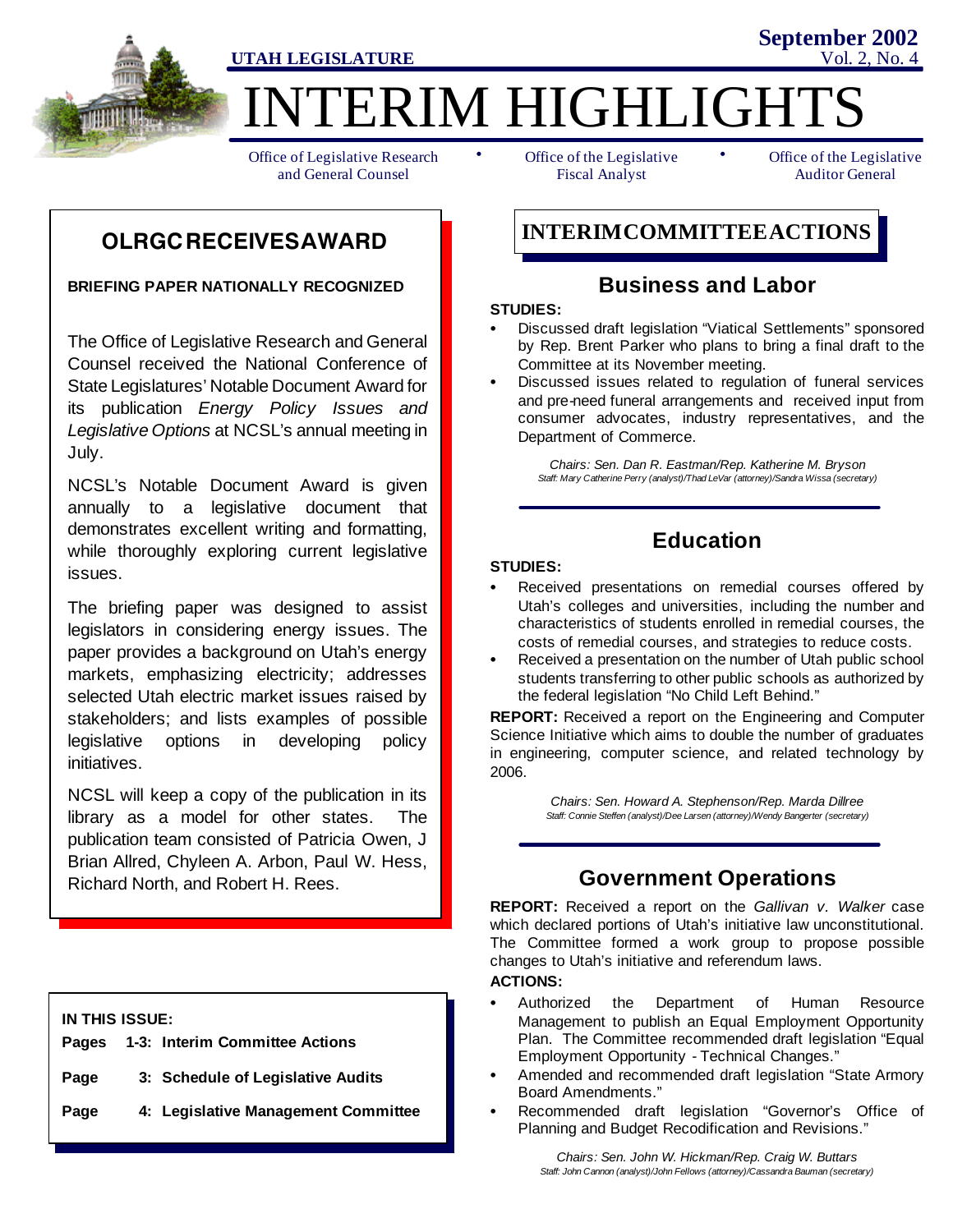# **Health and Human Services**

**STUDY:** Reviewed draft legislation "Accessible Housing To Disabled" which promotes the development of housing accessible to persons with a mobility impairment.

### **REPORTS:**

- Received a report from the Board of Services for People With Disabilities on its review of the criteria used by the Division of Services for People With Disabilities to determine eligibility and prioritize delivery of services.
- Received a report from the Department of Health on two grants recently received from the U.S. Department of Health and Human Services totaling over \$11 million to strengthen the ability of the State's public health system to respond to bioterrorism.

*Chairs: Sen. Terry R. Spencer/Rep. Carl R. Saunders Staff: Mark Andrews (analyst)/Catherine Dupont & Stacey Snyder (attorneys)/Alicia Laughlin (secretary)*

# **Judiciary**

**STUDY:** Received information from the Statewide Association of Prosecutors, the Attorney General's Office, the Utah Association of Criminal Defense Lawyers, and the Administrative Office of the Courts regarding draft legislation "Sentencing In Capital Cases Amendments" which responds to the recent U.S. Supreme Court case *Atkins v. Virginia* which prohibits the execution of the mentally retarded.

*Chair: Sen. David L. Gladwell Staff: Jerry Howe (analyst)/Esther Chelsea-McCarty (attorney)/Glenda Whitney (secretary)*

## **Law Enforcement and Criminal Justice**

#### **STUDIES:**

- Discussed possible options presented by the Department of Workforce Services to provide due process for claimants who make honest mistakes in collecting unemployment insurance.
- Received information from the Utah Attorney General's Office, the Salt Lake County District Attorney's Office, and the Division of Substance Abuse indicating that while Initiative B created innovative protections for innocent property owners, it essentially limited drug forfeiture to the point that the State is losing millions of dollars from the federal government, and the intent to direct money to the Uniform School Fund has not been realized.

**REPORT:** Received a statutorily required report from the Department of Corrections regarding the status of housing prison inmates in county jails. The new core rate for housing prisoners in county jails is \$44.33 per day, which is up \$2.01 from last year.

**ACTION:** Requested that the Department of Corrections report back to the Committee on the feasibility of housing out-of-state prisoners in Utah's prisons.

*Chairs: Sen. D. Chris Buttars/Rep. DeMar "Bud" Bowman Staff: Chyleen Arbon (analyst)/Susan Creager Allred (attorney)/Alicia Laughlin (secretary)*

## **Natural Resources, Agriculture, and Environment**

### **REPORTS:**

- Received a drought report from the Department of Natural Resources and from the Department of Agriculture and Food on conditions, trends, federal assistance, agricultural impacts, wildlife impacts, and water shed preservation.
- Received a report from the Assistant State Veterinarian on Chronic Wasting Disease (CWD). CWD, which damages nerve cells in the brain, has been present in deer and elk in several western states and parts of Canada. To date, there has been no diagnosis of CWD in Utah.
- Received a report from the School and Institutional Trust Lands on the development of management strategies and on the use of funds appropriated for block management.
- Received a report from the Division of Community Development on Rural Development Fund Grants which are provided to local government entities in Garfield, Kane, Piute, and Wayne counties.
- Received a report from the Division of Community Development on Rural Electronic Commerce and Communications System Fund Grants which are provided to programs or projects that preserve or promote communications systems within the rural areas of the state.

*Chairs: Sen. Parley G. Hellewell/Rep. Bradley T. Johnson Staff: Brian Allred (analyst)/Jeanenne Larson (attorney)/Joy Miller (secretary)*

## **Political Subdivisions**

### **STUDIES:**

- Received a report from Salt Lake County regarding funding and delivery of municipal services to unincorporated areas of Salt Lake County.
- Discussed whether or not school district boundaries should be automatically adjusted when municipal boundaries are changed.

**ACTION:** Requested staff to draft legislation for the October meeting regarding criminal background checks for water district employees and crimes against water district infrastructure.

> *Chairs: Sen. Carlene M. Walker/Rep. David L. Hogue Staff: Joseph Wade (analyst)/Robert Rees (attorney)/Joy Miller (secretary)*

## **Public Utilities and Technology**

### **STUDIES:**

- Received a report regarding personal information protection in the disclosure of public and non-public information. The Committee approved a request for draft legislation.
- Received a presentation regarding renewable energy sources, including geothermal heat pumps, wind energy, and related tax credits. The Committee considered energy efficiency tax credits and requested additional information.
- Received a presentation on energy data collection, analysis, and reporting. The Committee requested draft legislation regarding the collection of energy data.

*Chairs: Sen. Leonard M. Blackham/Rep. John E. Swallow Staff: Richard North (analyst)/Patricia Owen (attorney)/Jennifer Markham (secretary)*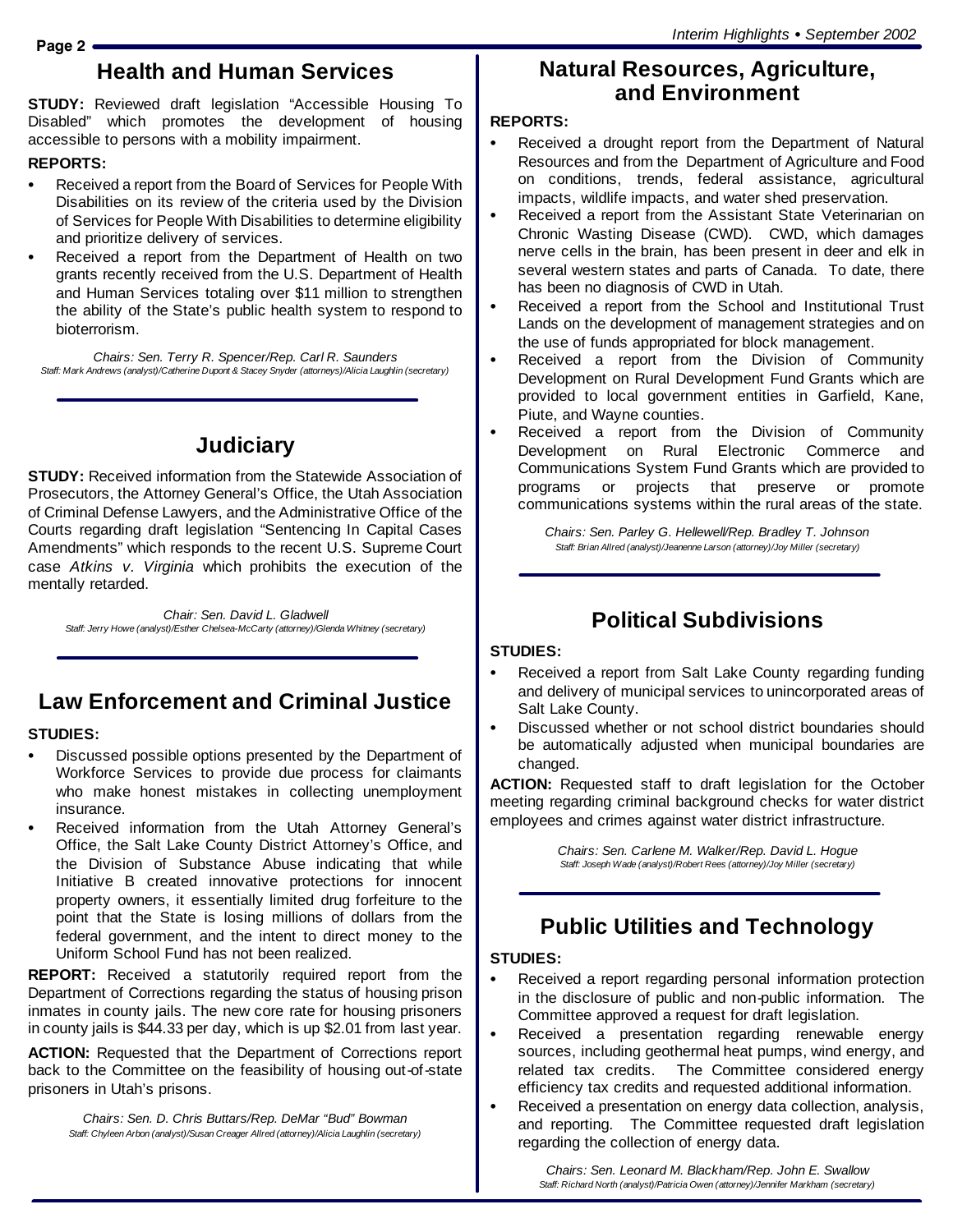## **Revenue and Taxation**

#### **STUDIES:**

- Reviewed state and local property tax relief programs for the poor. The Committee reviewed constitutional provisions that grant additional property tax relief for some classes of homeowners, including the elderly. The Committee reviewed property tax relief programs in other states.
- Reviewed legislative proposals and received public comment regarding extending the property tax exemption for primary residences to secondary residences.

*Chairs: Sen. Curtis S. Bramble/Rep. Wayne A. Harper Staff: Bryant Howe (analyst)/Rebecca Rockwell (attorney)/Sandra Wissa (secretary)*

## **Transportation**

#### **STUDIES:**

- Discussed the recent 10th Circuit Court decision on the Legacy Parkway Project which requires additional environmental studies before the project can resume.
- Discussed potential refunds that should be granted to the \$200 vehicle administrative impound fee for DUI cases and created a work group.
- Discussed enforcement and administration of clean special fuel tax certificates and created a work group.

### **ACTIONS:**

- Recommended draft legislation "Transportation Corridor Preservation Amendments."
- Recommended draft legislation "Clean Special Fuel Tax Certificate - Exemption."

*Chairs: Sen. David H. Steele/Rep. Joseph G. Murray Staff: Benjamin Christensen (analyst)/Gay Taylor (attorney)/Shannon Halverson (committee staff) Wendy Bangerter (secretary)*

## **Workforce Services & Community and Economic Development**

**STUDY:** Received information from the technology industry and the Department of Community and Economic Development regarding a contingent tax credit for venture capital funds.

#### **REPORTS:**

- Received an update from the Department of Workforce Services on the Congressional TANF reauthorization.
- Received a report from the Utah Travel Council on coordination efforts with counties and the tourism industry. The Council also reported on the economic impact of the droughts and fires on tourism.

*Chairs: Sen. Beverly Evans/Rep. Richard M. Siddoway Staff: Jami Momberger (analyst)/Jim Wilson (attorney)/Jennifer Markham (secretary)*

## **SCHEDULE OF LEGISLATIVE AUDITS** *Office of the Legislative Auditor General*

## **Reports Recently Released**

| <b>Audit Name</b>                   | <b>Date Released</b> |
|-------------------------------------|----------------------|
| l Child Welfare Caseworker Workload | September 2002       |
| Hiring Practices of the CIO and ITS | September 2002       |
| <b>Foster Care Foundation</b>       | June 2002            |

If you would like a full copy of recently released reports, pleasecall (801) 538-1033, or visit our website at: www.le.state.ut.us/audit/olag.htm

### **Current Audits**

| <b>Audits in Process</b>             | <b>Estimated</b><br><b>Completion Date*</b> |
|--------------------------------------|---------------------------------------------|
| <b>Judicial Conduct Commission</b>   | November 2002                               |
| <b>Tax Commission Collections</b>    | November 2002                               |
| <b>Retirement System Investments</b> | December 2002                               |
| Local Mental Health System           | January 2003                                |

\*The audit completion date is tentative and may change based on theconditions incurred by the audit teams.

## **Future Audits**

| <b>New Audits Approved</b>                                                                |
|-------------------------------------------------------------------------------------------|
| Utah Performance Assessment System for Students (UPASS)                                   |
| U-TAX Project                                                                             |
| Legacy Highway                                                                            |
| Public Employees Health Plan (PEHP)                                                       |
| Temporary Assistance for Needy Families (TANF) Grants                                     |
| Use of Technology in Education                                                            |
| <b>Textbook Monitoring</b>                                                                |
| <b>School Closure Procedures</b>                                                          |
| <b>Property Tax Exemptions</b>                                                            |
| Decentralization of State Office of Education                                             |
| The Legislative Audit Subcommittee has prioritized the audits listed above, which will be |

The Legislative Audit Subcommittee has prioritized the audits listed above, which will be assigned as staff become available.